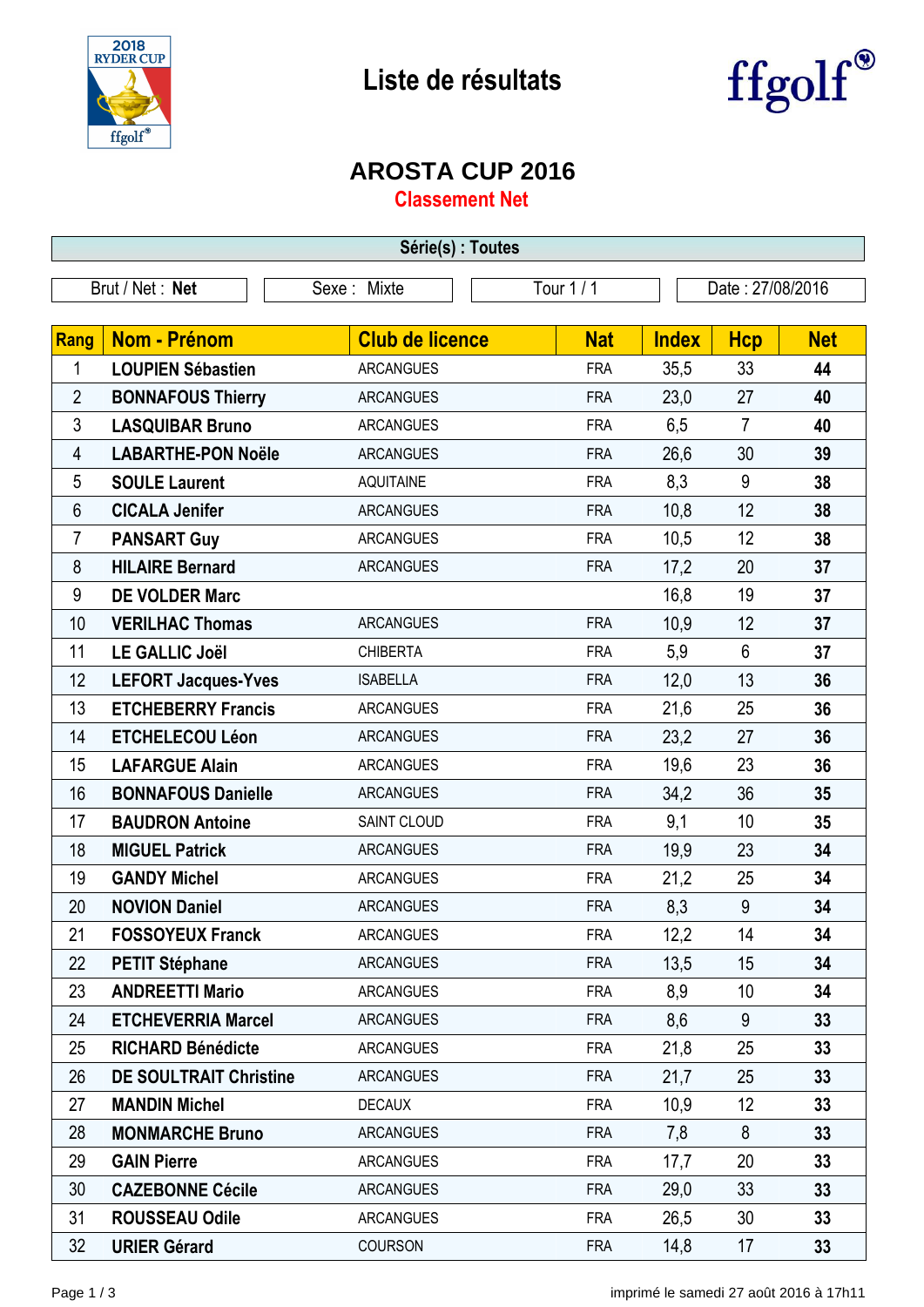| <b>Rang</b> | Nom - Prénom                    | <b>Club de licence</b> | <b>Nat</b> | <b>Index</b> | <b>Hcp</b>     | <b>Net</b> |
|-------------|---------------------------------|------------------------|------------|--------------|----------------|------------|
| 33          | <b>MAUSSENET Marie Claude</b>   | <b>ARCANGUES</b>       | <b>FRA</b> | 25,6         | 29             | 32         |
| 34          | <b>JACQUAULT Patrick</b>        | <b>ARCANGUES</b>       | <b>FRA</b> | 15,2         | 17             | 32         |
| 35          | <b>MOUHICA Jean-Baptiste</b>    | <b>ARCANGUES</b>       | <b>FRA</b> | 4,9          | 5              | 32         |
| 36          | <b>RODRIGUEZ Jean-Bernard</b>   | <b>ARCANGUES</b>       | <b>FRA</b> | 8,1          | 9              | 31         |
| 37          | <b>MASES Jean-Bernard</b>       | <b>ARCANGUES</b>       | <b>FRA</b> | 12,1         | 14             | 31         |
| 38          | <b>D'ARCANGUES Alfred</b>       | <b>ARCANGUES</b>       | <b>FRA</b> | 29,0         | 33             | 31         |
| 39          | <b>DURIN MONTEILLET Laurent</b> | <b>BIARRITZ</b>        | <b>FRA</b> | 2,8          | $\overline{2}$ | 31         |
| 40          | <b>ALBIER Herve</b>             | <b>ARCANGUES</b>       | <b>FRA</b> | 14,1         | 16             | 31         |
| 41          | <b>LISTRE Eric</b>              | <b>ARCANGUES</b>       | <b>FRA</b> | 12,8         | 14             | 30         |
| 42          | <b>ROUSSEL Serge</b>            | <b>ARCANGUES</b>       | <b>FRA</b> | 17,4         | 20             | 30         |
| 43          | <b>LEFEBVRE Sophie</b>          | <b>ARCANGUES</b>       | <b>FRA</b> | 11,0         | 12             | 30         |
| 44          | <b>LISTRE Oria</b>              | <b>ARCANGUES</b>       | <b>FRA</b> | 13,7         | 15             | 30         |
| 45          | <b>ESTRADE Alain</b>            | <b>BIARRITZ</b>        | <b>FRA</b> | 13,7         | 16             | 30         |
| 46          | <b>METOIS Francis</b>           | VAL GRAND BONDO        | <b>FRA</b> | 9,5          | 10             | 29         |
| 47          | <b>ROUSSEAU Guy</b>             | <b>ARCANGUES</b>       | <b>FRA</b> | 13,7         | 16             | 29         |
| 48          | <b>MATEU Claudie</b>            | <b>ARCANGUES</b>       | <b>FRA</b> | 17,4         | 20             | 29         |
| 49          | <b>DE COURSON Matthieu</b>      | <b>BIARRITZ</b>        | <b>FRA</b> | 13,9         | 16             | 28         |
| 50          | <b>D'ARCANGUES Léon</b>         | <b>ARCANGUES</b>       | <b>FRA</b> | 34,5         | 33             | 28         |
| 51          | <b>GODARD Denis</b>             | <b>ARCANGUES</b>       | <b>FRA</b> | 12,2         | 14             | 28         |
| 52          | <b>PERES Christian</b>          | <b>ARCANGUES</b>       | <b>FRA</b> | 18,0         | 21             | 28         |
| 53          | <b>LISTRE Thierry</b>           | <b>ARCANGUES</b>       | <b>FRA</b> | 17,6         | 20             | 28         |
| 54          | <b>ARNAUD Jacques</b>           | <b>ARCANGUES</b>       | <b>FRA</b> | 11,8         | 13             | 28         |
| 55          | <b>GODILLOT Patrick</b>         | SAINT CLOUD            | <b>FRA</b> | 8,9          | 10             | 28         |
| 56          | <b>BIRE Joël</b>                | <b>ARCANGUES</b>       | <b>FRA</b> | 11,1         | 12             | 28         |
| 57          | <b>ARNAUD Catherine</b>         | <b>ARCANGUES</b>       | <b>FRA</b> | 16,0         | 18             | 28         |
| 58          | <b>PREVOT Pierre</b>            | <b>ARCANGUES</b>       | <b>FRA</b> | 14,3         | 16             | 28         |
| 59          | <b>LUZY André</b>               | <b>ARCANGUES</b>       | <b>FRA</b> | 15,1         | 17             | 27         |
| 60          | <b>PELRAS Jean François</b>     | <b>ARCANGUES</b>       | <b>FRA</b> | 21,8         | 26             | 27         |
| 61          | <b>SOLESSE André</b>            | <b>ARCANGUES</b>       | <b>FRA</b> | 13,2         | 15             | 27         |
| 62          | <b>CABALLERO Manuel</b>         | <b>ARCANGUES</b>       | <b>FRA</b> | 23,4         | 27             | 27         |
| 63          | <b>LEYGUES Pierre</b>           | <b>ARCANGUES</b>       | <b>FRA</b> | 21,3         | 25             | 27         |
| 64          | <b>MAUSSENET François</b>       | <b>ARCANGUES</b>       | <b>FRA</b> | 30,1         | 33             | 27         |
| 65          | <b>RUSTERHOLTZ Bernard</b>      | <b>ARCANGUES</b>       | <b>FRA</b> | 21,9         | 26             | 27         |
| 66          | <b>ROUQUETTE Thierry</b>        | <b>ARCANGUES</b>       | <b>FRA</b> | 15,4         | 18             | 27         |
| 67          | <b>LAMY Maurice</b>             | <b>ARCANGUES</b>       | <b>FRA</b> | 12,4         | 14             | 27         |
| 68          | <b>ARCHAMBEAUD Patrick</b>      | <b>ARCANGUES</b>       | <b>FRA</b> | 15,6         | 18             | 26         |
| 69          | <b>DUMONT BRACHER Nadine</b>    | <b>ARCANGUES</b>       | <b>FRA</b> | 19,9         | 23             | 26         |
| 70          | <b>CHAPELET Jdominique</b>      | <b>EPHERRA</b>         | <b>FRA</b> | 7,1          | $\overline{7}$ | 26         |
| 71          | <b>GRI Philippe</b>             | <b>ARCANGUES</b>       | <b>FRA</b> | 22,0         | 26             | 25         |
| 72          | <b>CABANTOUS Pierre</b>         | <b>CHIBERTA</b>        | <b>FRA</b> | 10,1         | 11             | 24         |
| 73          | <b>MATTA Jean-Louis</b>         | <b>ARCANGUES</b>       | <b>FRA</b> | 16,4         | 19             | 23         |
| 74          | <b>LALANDE Christian</b>        | <b>ARCANGUES</b>       | <b>FRA</b> | 13,5         | 15             | 23         |
| 75          | <b>CICALA Achille</b>           | <b>ARCANGUES</b>       | <b>FRA</b> | 5,4          | 5              | 23         |